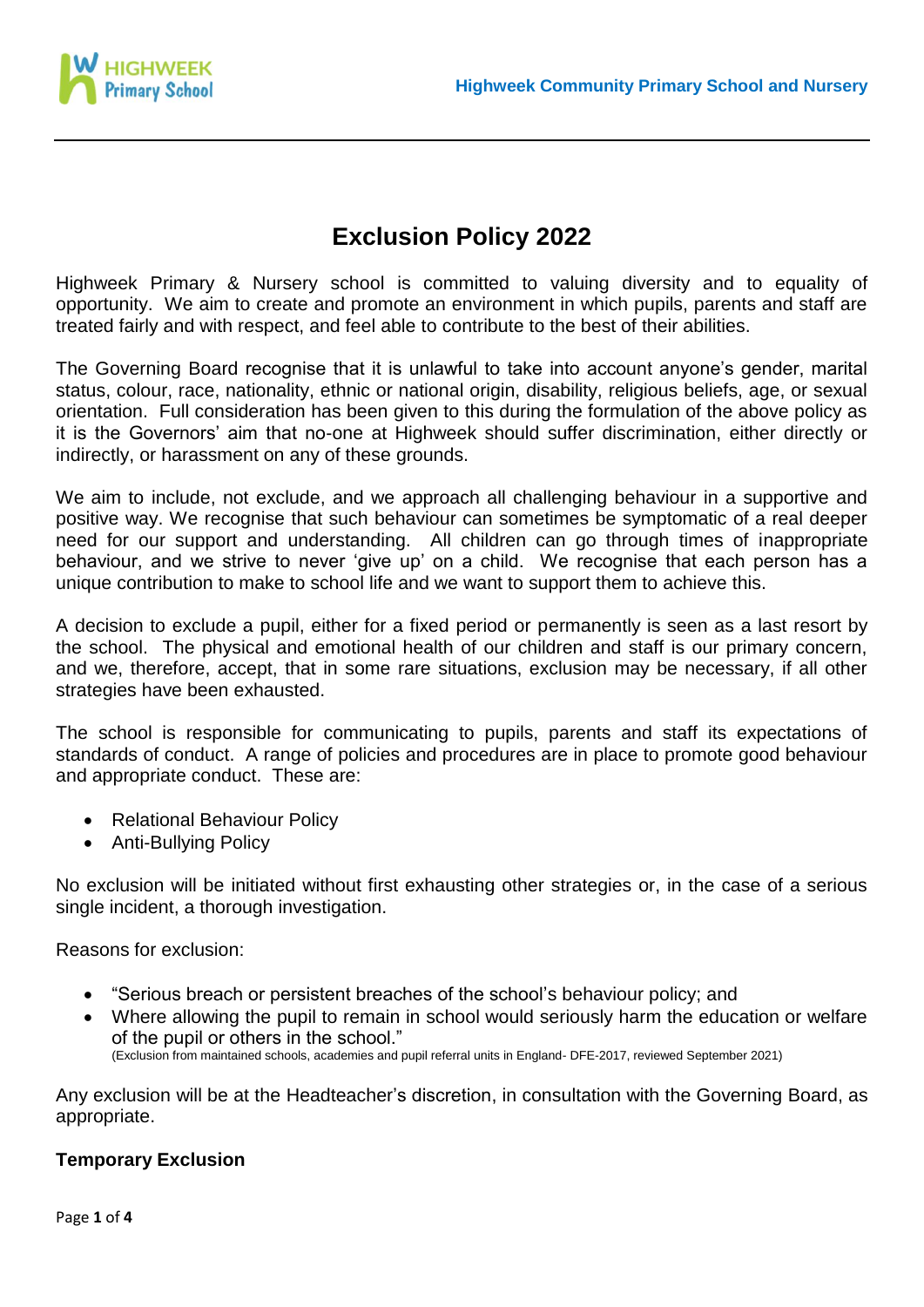

A temporary exclusion should be for the shortest time necessary. This may be for part of a day, a full day or a number of days.

## **Persistent or cumulative problems**

Exclusion for a period of time from half a day to 5 days for persistent or cumulative problems would be imposed only when the school had already offered and implemented a range of support and management strategies. These strategies are outlined in the Relational Behaviour Policy.

## **Single Incident**

Temporary exclusion may be used in response to a serious breach of school rules and policies or a disciplinary offence. In such cases, the Headteacher will investigate the incident thoroughly and consider all evidence to support the allegation, taking account of the school's policies. The pupil will be encouraged to give his/her version of events and the Headteacher will check whether the incident may have been provoked, for example by bullying or racial harassment.

If necessary, the Headteacher will consult with senior leaders and the Chair of the Governing Board.

### **Permanent exclusion**

A permanent exclusion is a very serious decision and the Headteacher will consult with the senior leadership team and the Chair of the Governing Board before enforcing it.

As with a temporary exclusion, it will follow a range of strategies and be seen as a last resort, or it will be in response to a very serious breach of school rules and policies or a disciplinary offence such as:

- serious actual or threatened violence against another pupil or a member of staff
- possession or use of an illegal drug on school premises
- persistent bullying
- persistent racial harassment
- offensive weapons/knives

#### **The decision to exclude**

If the Headteacher decides to exclude a pupil he/she will:

- ensure that there is sufficient recorded evidence to support the decision
- explain the decision to the pupil
- contact the parents/carers, explain the decision and ask that the child is collected
- send a letter to the parents confirming the reasons for the exclusion, whether it is a permanent or temporary exclusion
- the length of the exclusion and for the pupil's return.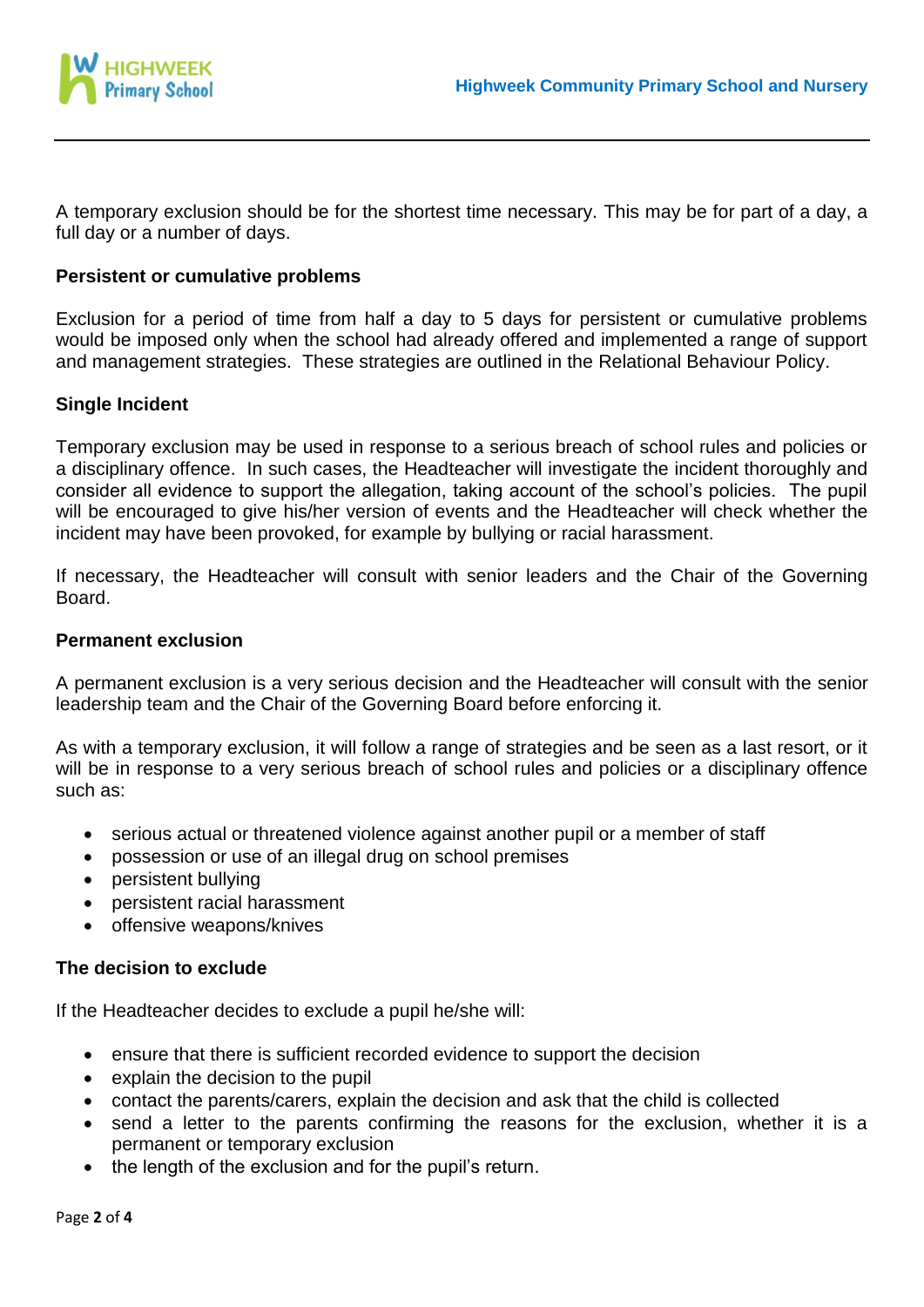

- in cases of more than a days exclusion, ensure that appropriate work is set and that arrangements are in place for it to be marked.
- plan how to address the pupil's needs and integration back into their class on his/her return
- plan a meeting with parents and pupil on his/her return.

## **Safeguarding**

An exclusion will not be enforced if doing so may put the safety of the pupil at risk. In cases where parents will not comply by, for example, refusing to collect the child, the child's welfare is the priority. In this situation, depending on the reason for exclusion, the school may consider an internal exclusion until the end of the day, implementing the original exclusion decision from the time the child is collected from school, or, in more severe circumstances, the school may contact Social Services and/or the Police to safely take the pupil off site.

### **Behaviour outside school**

Pupils behaviour outside school on school business e.g. on school trips or at sports fixtures, is subject to the School Relational Behaviour Policy. Unacceptable behaviour in such circumstances will be dealt with as if it had taken place in school.

### **Pupils with special educational needs and disabled pupils**

The school must take account of any special educational needs when considering whether or not to exclude a pupil.

We have a legal duty under the Equality Act 2010, as amended, not to discriminate against disabled pupils by excluding them from school for behaviour related to their disability. The Headteacher should ensure that reasonable steps have been taken by the school to respond to a pupil's disability so the pupil is not treated less favourably for reasons related to the disability. See details in the Behaviour and Discipline Policy.

## **Marking attendance registers following exclusion**

When a pupil is excluded temporarily, he/she should be marked as absent using Code E.

## **Managed move**

There are occasions when a managed move to another school benefits both the pupil concerned, and his or her school. If this is deemed appropriate and the parents are in agreement with this, the Devon agreed protocol for managed moves would be followed via this link <https://www.devon.gov.uk/supportforschools/services-and-contacts/education-inclusion-service>

#### **Removal from the school for other reasons**

The Headteacher may send a pupil home, after consultation with the pupil's parents/carers and a health professional as appropriate, if the pupil poses an immediate and serious risk to the health